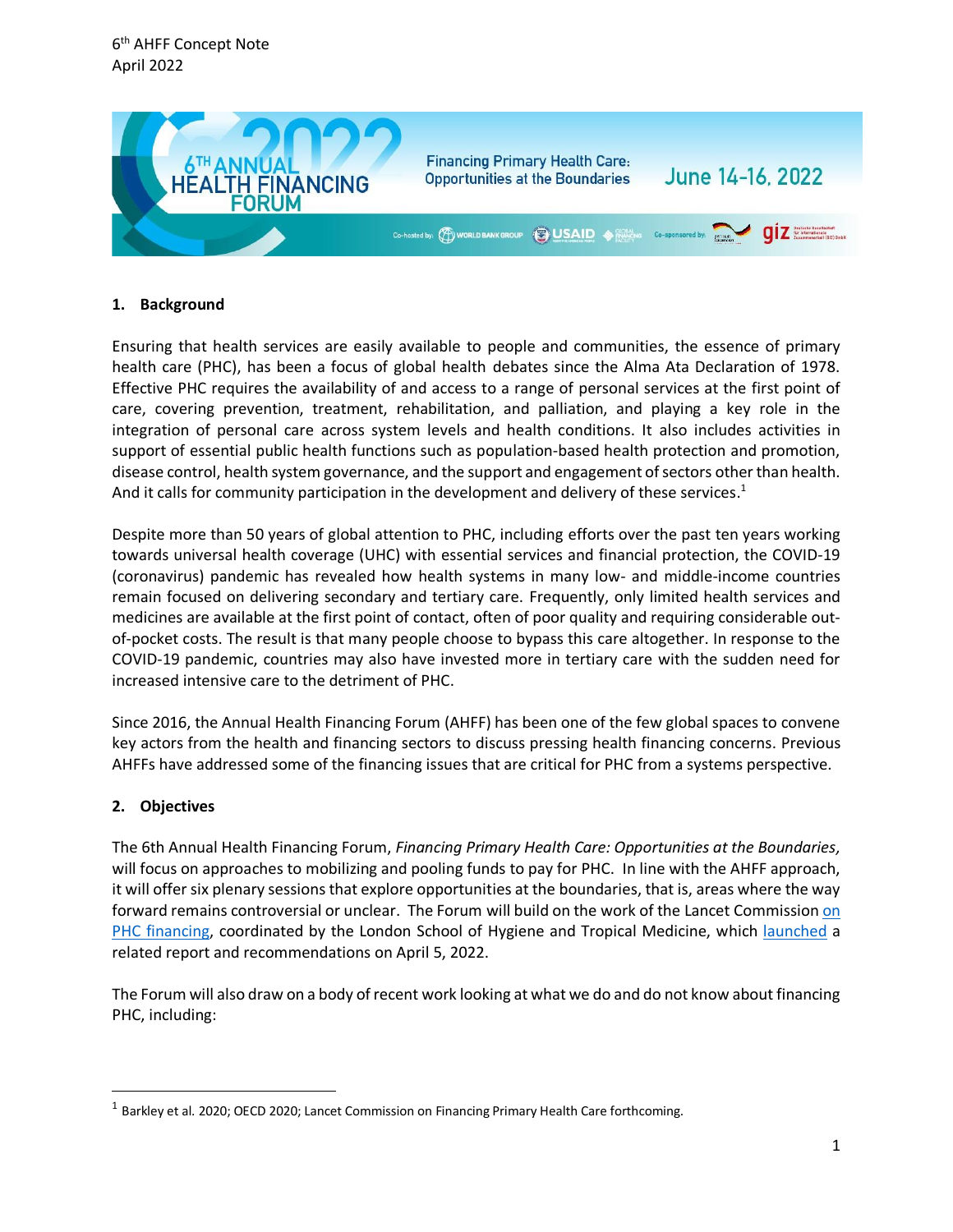- The manifesto and first two policy briefs of the WHO Council on the Economics of Health for All (WHO Council on the Economics of Health for All 2020, 2021a, 2021b).
- The OECD report "Realizing the potential of primary health care" and the related policy brief "Strengthening the frontline: how primary health care helps health systems adapt during the COVID-19 pandemic" (OECD 2020, 2021).
- The World Bank's flagship report "Walking the talk. Reimagining primary health care after COVID-19" (World Bank 2021).

# **3. Organization**

The 6<sup>th</sup> AHFF will be jointly hosted by the World Bank, the U.S. Agency for International Development (USAID), and the Global Financing Facility (GFF). In past years, 300 to 500 experts on public finance and health financing have participated in the forum, including representatives from Ministries of Finance and Health from low- and middle-income countries and other experts from bi- and multilateral institutions, the private sector, civil society, think tanks, and academia. Participants have come from more than 60 countries.

# **4. Forum Date and Approach**

# *4.1. Dates*

The 6<sup>th</sup> AHFF will take place June 14 to 16, 2022, with some activities occurring in the days prior to or after the Forum. See below for more details on all the activities.

# *4.2. Approach*

This year's AHFF will consist of six plenary sessions, including an introductory session to set the stage and the Adam Wagstaff Memorial Lecture. It will have a hybrid format, with participants having the option to attend the plenary sessions in person or to follow via livestream.

#### AHFF Washington, DC

The Forum's plenary sessions will be held in Washington, DC, at the World Bank's Preston Auditorium. Plenaries will start at 8:00 am Eastern Standard Time, and they will be streamed through the AHFF online platform.

The plenary sessions will be complemented with six additional in-person deep dives on related topics.

The Washington venue will convene around 150 health financing practitioners from low-income or lowermiddle-income countries (LICs and LMICs).

#### AHFF country-focus

Drawing from the AHFF plenary sessions' key messages, organizers are also offering a one-day AHFF country-focused workshop. The main goal of these workshops is to promote country participation and dialogue around PHC financing and to build consensus on the way forward at the country level.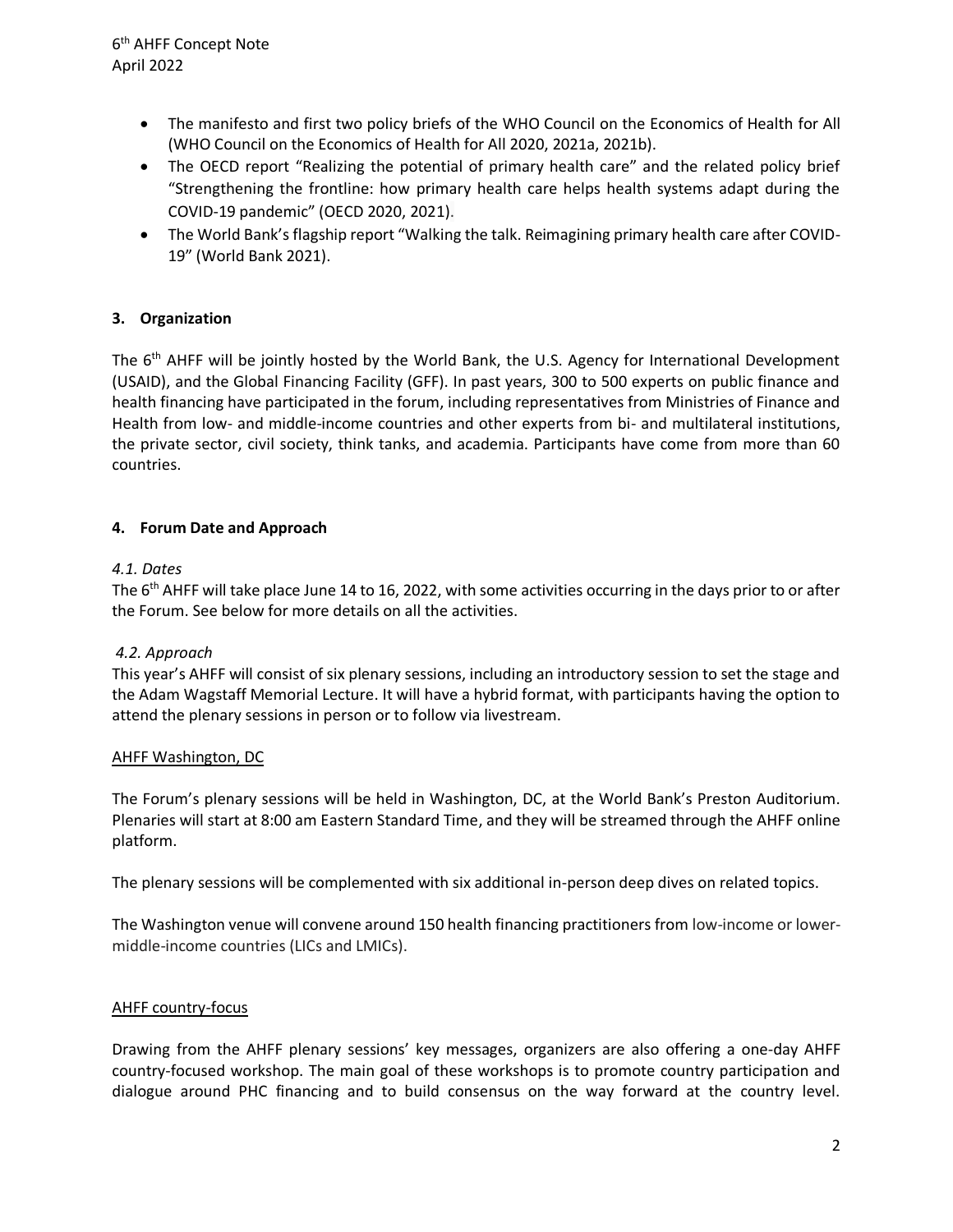Participants will attend the global Forum's sessions virtually, followed by the in-person one-day country seminar, which will convene country teams and their counterparts. The AHFF country-focused event can take place simultaneously to the forum or at a later date.

Senegal is spearheading these country-level AHFF pilot events, with more countries expected to follow this approach.

#### AHFF regional

Drawing from the global AHFF plenary sessions' key messages, the AHFF regional organizers will bring together country teams and counterparts for a two-day event that will include a regionally-focused seminar looking at how to move the PHC financing agenda forward as well as regionally tailored sessions based on the global AHFF deep-dive sessions.

The World Bank's East Asia and Pacific and the West Africa regional teams will each host an AHFF regional event in August and September 2022, respectively.

Further details of these regional forums will be shared shortly.

# AHFF – donor's alignment

AHFF will also include a workshop for partners, donors, and other key stakeholders focused on furthering collaboration and coordination around the PHC financing agenda. In particular, this in-person event will bring together members from GAP, the Sustainable Finance for Health and the PHC accelerators and policymakers. This workshop will also be available via livestream for stakeholders who cannot attend in person. The location for this meeting is still to be decided.

#### AHFF online

The Forum's plenary sessions will be streamed and made available for those who wish to attend virtually via an online AHFF platform. The AHFF online platform is the Forum hub from which all communications, materials, and virtual events will be hosted and disseminated. It will also constitute the networking channel for virtual participants.

#### AHFF Community of Practice

In advance of this year's AHFF, the Health Financing Community of Practice (HF CoP) will host a virtual discussion on how to operationalize recommendations from the Lancet Global Health Commission on PHC Financing Report as well as solicit thinking on priority topics for a forthcoming research agenda on financing PHC. Through this session, the HF CoP is also aiming to gather inputs to feed the PHC financing AHFF country discussions. The HF CoP will convene a session drawing on its 300 members, comprised of policymakers, academics, civil society, implementing partners, and other stakeholders, from across 40+ countries.

#### **5. AHFF Participants**

To observe COVID-19 protocols, in-person AHFF sessions in Washington, DC, will be limited to 150 participants. If the number of pre-registered participants exceeds this capacity, preference will be given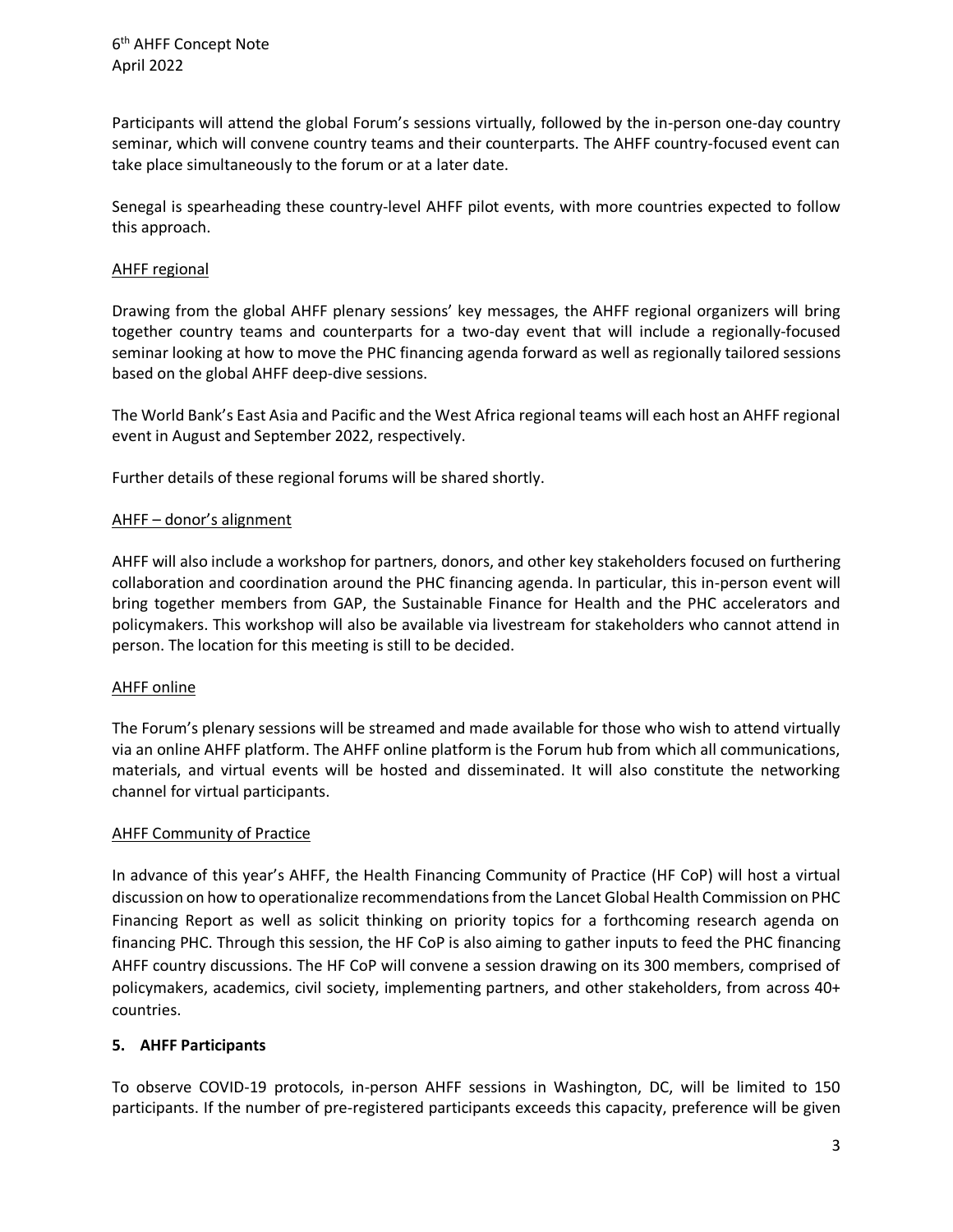to policymakers and government officials from Ministries of Health and Ministries of Finance from lowand middle-income countries.

Pre-registration for the 6<sup>th</sup> AHFF begins the second week of April via [this form,](https://forms.office.com/Pages/ResponsePage.aspx?id=wP6iMWsmZ0y1bieW2PWcNiM1EsUD2cxCoU3BMotAvLlUNDFWSlFKNTcwQ0kyRU9XVDhDNjNZWkkxTi4u) which will also be disseminated among the AHFF constituencies. Participants are encouraged to register well in advance.

#### **6. AHFF Sessions**

Each of the AHFF plenary sessions will be designed and organized by a Session Working Group (SWG) composed of country policymakers and health financing experts. SWG members will meet regularly to draft a related background note in addition to organizing the session.

Here is a brief outline of the Forum's plenary sessions:

# **Plenary session 1: PHC financing, setting the scene**

An introductory session led by Kara Hanson, Chair of the Lancet Global Health Commission.

# **Plenary session 2: Funding PHC in the time of COVID-19**

At the onset of the COVID-19 crisis, almost all countries faced reductions in government revenues and, as a result, many low- and lower-middle-income countries also decreased government spending. Those that increased government spending did so at the cost of greater public debt. Recent IMF and World Bank projections show that government per capita spending will remain below pre-COVID-19 levels for the next five years in 48 out of 178 countries, and stagnant in 39. Twenty-two out of the 48 countries and 13 out of the 39 countries are low-income or lower-middle-income countries. Many other countries will see government spending stagnate at levels slightly higher than those in 2019. Yet all countries face growing health spending needs to fund the COVID-19 vaccine rollout, strengthen pandemic preparedness and response, meet the backlog in health services put on hold to meet the immediate pandemic response, and to get back on the path to UHC. How do countries reconcile the need to spend more on PHC in the face of all these health demands and, in many cases, declining levels of overall government spending?

This session will present the most recent data on health spending, showing the growing rifts across countries in their capacity to invest in health. The discussion will also focus on policies that can result in greater funding for PHC, including such exploring questions as: Should countries be able to borrow more to increase government spending? Could countries enforce a minimum 20% tax on companies without encouraging international companies to relocate? In countries where health is now less of a priority, how should the relationship between Ministries of Health and Finance be reconsidered? Do the health sector and donor financing communities have any quick wins that could effectively drive more resources to PHC?

#### **Plenary session 3: Making output- and population-based financing work in budget systems**

Blended output- and population-based payment frameworks are increasingly accepted as an appropriate approach for purchasing PHC. Yet, for most LICs and LMICs, line-item budgets remain the predominant payment method and there is a lack of consensus on when and how to transition away from paying for line items in an input-oriented Public Financial Management (PFM) system. As governments continue to pay for line items, many development partners have made increasing use of decentralized facility financing (DFF) and performance-based financing (PBF) instruments to pay for PHC. While these may be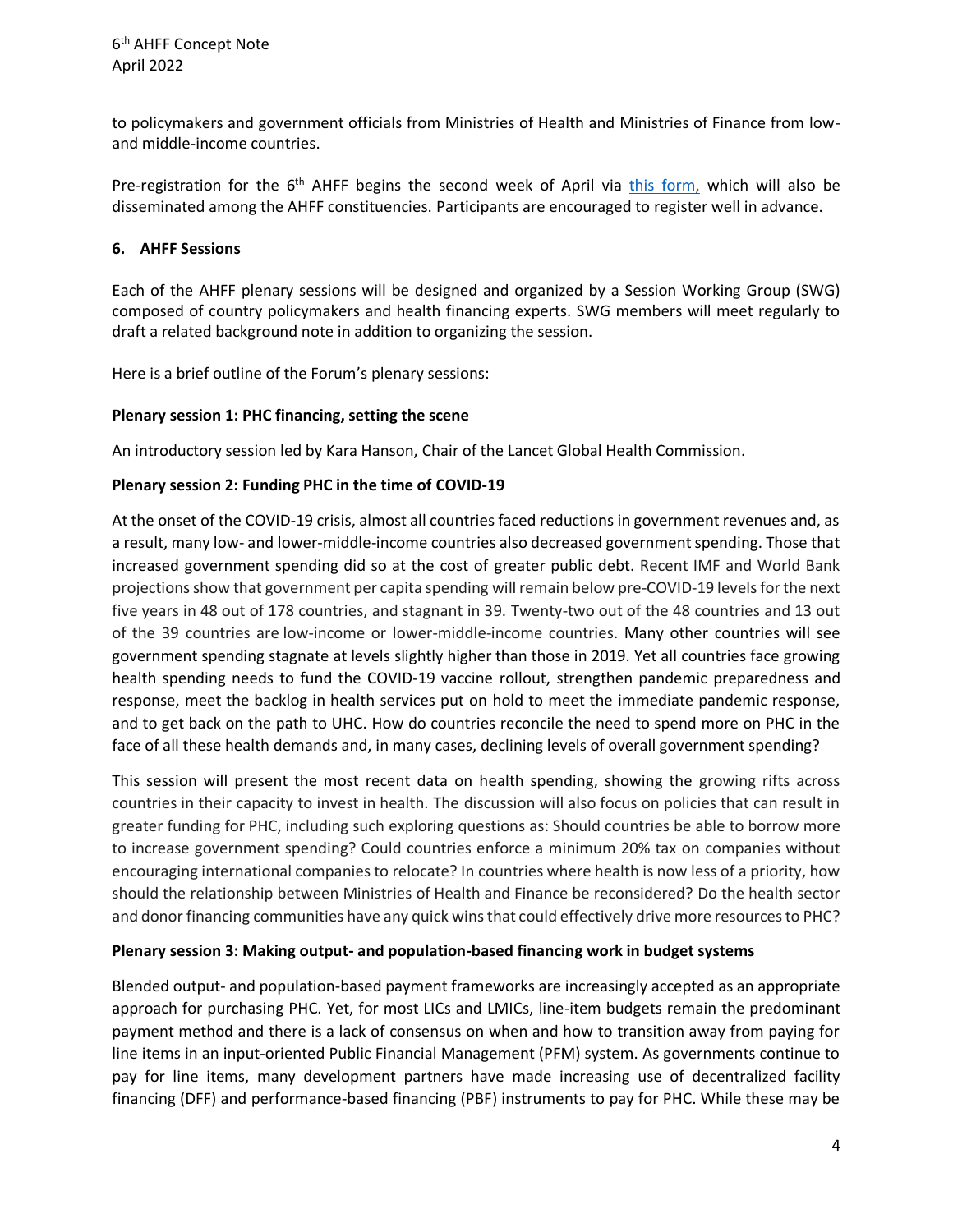effective in encouraging service productivity and quality, they have also contributed to the fragmentation of the provider payment system.

This session will present and debate practical steps on how to transition toward blended and consolidated provider payment frameworks for PHC in various PFM settings. The session will address questions of balancing flexibility and controls in expenditure management, enhancing provider autonomy, developing public finance capacity, including the role of ICT, and the consolidation of funds flows towards a strategic orientation of PHC payment frameworks.

#### **Plenary session 4: Paying for essential medicines for PHC**

Even in countries where the cost of accessing PHC services is very low, people often pay out-of-pocket for medicines that are either not part of an essential benefits package or not available at PHC facilities at the time they seek care. This can lead to financial catastrophe and impoverishment in countries at all income levels. What are the options for ensuring access to essential medicines while protecting people from catastrophic financial consequences associated with paying for them out of pocket?

To set the scene, this session will explore the available evidence on medicine expenditures as part of PHC across countries, drawing on the Lancet Commission's work, as well as the impact of medicine purchases on financial catastrophe and impoverishment. The discussion will also consider strategies to reduce either the need for people to pay for medicines as part of their first-line treatment or the cost of these medicines (price and volume). It will also examine possible improvements in the supply chain along with debates about some of the WHO Council on the Economics of Health for All's more controversial recommendations designed to increase the availability and the cost of new technologies in lower-income settings.

#### **Plenary session 5: Financing comprehensive PHC**

Comprehensive PHC is not limited to just personal health services but also includes a wide range of local activities that support essential public health functions, from health protection and promotion to disease and population health surveillance, development of the health workforce, and strengthening organizational structures. These activities are critical for the functioning of personal health services and, as COVID-19 has demonstrated, for a resilient and sustainable health system that can effectively help promote and protect health. The delivery of these activities rests partly with healthcare facilities, but more so with other local institutions and organizations.

Drawing on a first set of case studies, this session will highlight the scope, trade-offs, and priorities among comprehensive PHC activities from a bottom-up health system perspective as well as identify the local organizations and institutions responsible for their delivery. The session will also examine the financing and financing arrangements in different contexts for these activities and organizations and look at how these can be strengthened to attain a well-functioning, comprehensive PHC.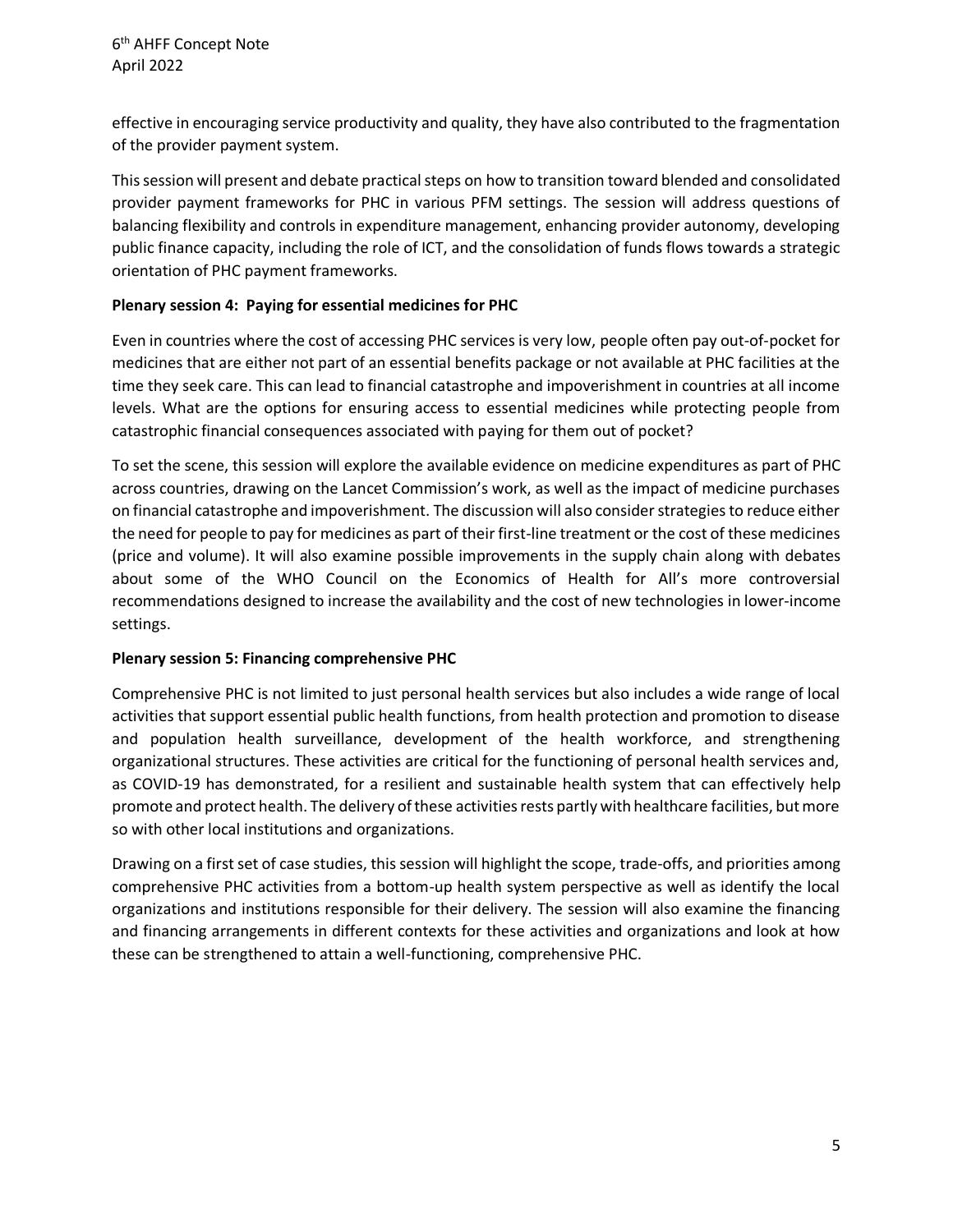#### **Adam Wagstaff Memorial Session**

Since 2020 the AHFF has held the Adam Wagstaff Memorial Lecture in honor of Adam Wagstaff, research manager at the World Bank, professor of economics, mentor, and associate editor of the Journal of Health Economics.<sup>2</sup>

During this year's session, chaired by Juan Pablo Uribe, Global Director of the Health, Nutrition and Population Global Practice, awardees of the Adam Wagstaff Award (AWA) for Outstanding Research on the Economics of Healthcare Financing and Delivery in Low- and Middle-Income Countries, established by IHEA, will be invited to participate. Winners for the AWA 2020 are Giancarlo Buitrago and Radhika Jain.

#### **7. Contact Information**

For more information on the 6th AHFF, please contact Carmen Del Rio Paracolls: **[cdelrio@worldbank.org](mailto:cdelrio@worldbank.org)**

 $^2$  Adam Wagstaff was a Research Manager in the Development Research Group (Human Development) at the World Bank at the time of his passing. His work in health economics was seminal in areas such as the demand for health, equity in health financing and tracking progress towards universal health coverage - see Adam Wagstaff (worldbank.org).